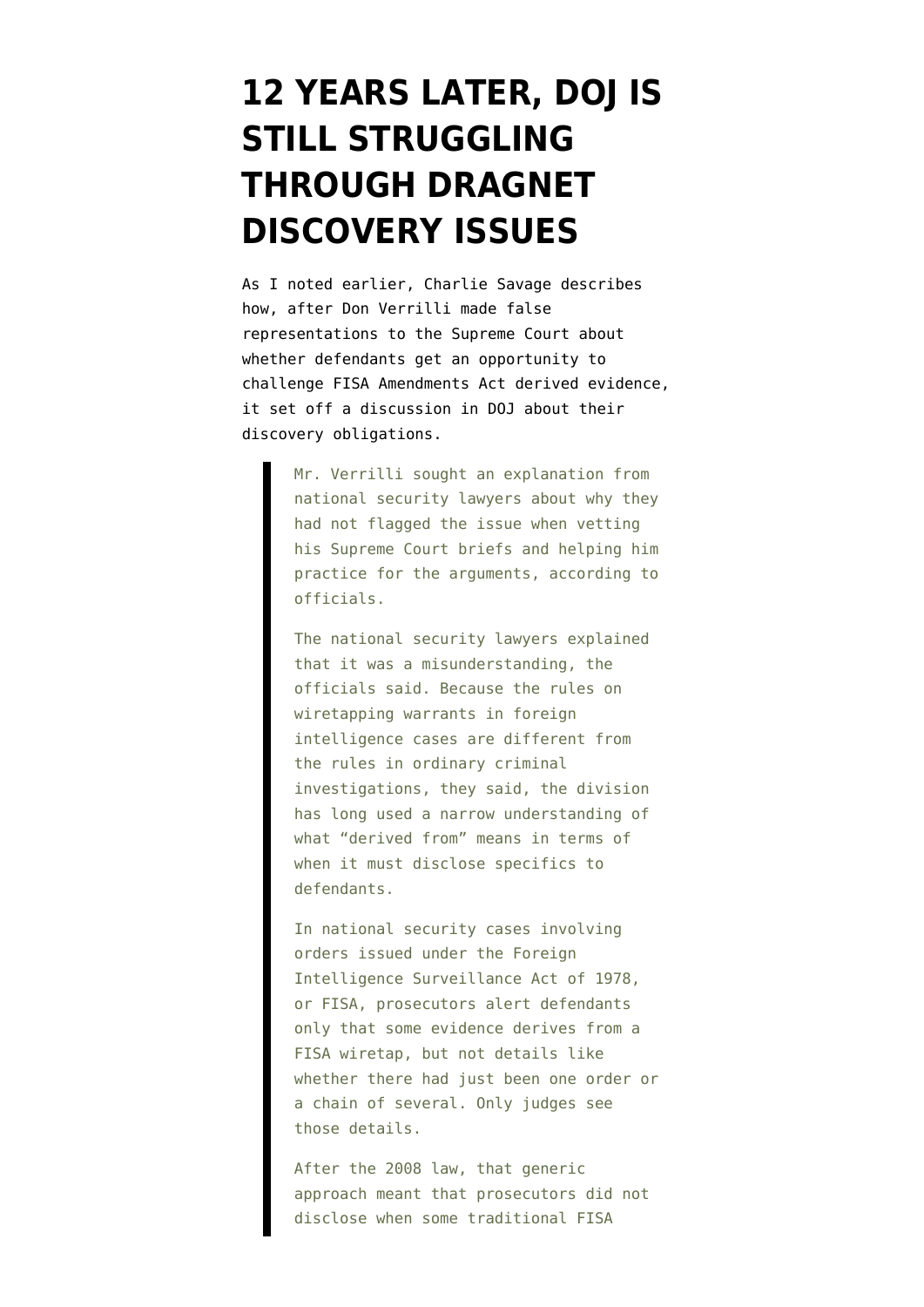wiretap orders had been obtained using information gathered through the warrantless wiretapping program. Division officials believed it would have to disclose the use of that program only if it introduced a recorded phone call or intercepted e-mail gathered directly from the program — and for five years, they avoided doing so.

For Mr. Verrilli, that raised a more fundamental question: was there any persuasive legal basis for failing to clearly notify defendants that they faced evidence linked to the 2008 warrantless surveillance law, thereby preventing them from knowing that they had an opportunity to argue that it derived from an unconstitutional search? [my emphasis]

It's not entirely true that only judges learn if there are a series of orders leading up to a traditional FISA that incriminates a person. For example, we know [it took 11 dockets and multiple](http://www.emptywheel.net/2013/07/16/the-8-fisa-judge-11-docket-spying-authorization-to-identify-less-than-10000-to-al-shabaab/) [orders](http://www.emptywheel.net/2013/07/16/the-8-fisa-judge-11-docket-spying-authorization-to-identify-less-than-10000-to-al-shabaab/) to establish probable cause to wiretap Basaaly Moalin, the one person allegedly caught using Section 215. We also know there was a [2](http://www.emptywheel.net/2013/08/09/nsa-speak-timely-adj-2-month-delay/) [month delay](http://www.emptywheel.net/2013/08/09/nsa-speak-timely-adj-2-month-delay/) between the time they identified his calls with (probably) Somali warlord Aden Ayrow and the time they started wiretapping him under traditional FISA. Even before that point, Ayrow would have been  $-$  and almost certainly was  $-$  a legal FISA Amendments Act target. Meaning it'd be very easy for the government to watch Moalin's side of their conversations in those two months to develop probable cause — or even to go back and read historical conversations (note, Ken Wainstein may have signed some of the declarations in question, which would make a lot of sense if they took place during the transition between Attorneys General earlier in 2007).

But Moalin's attorneys didn't — and still haven't — learned whether that's what happened. (Note, I'm overdue to lay out the filings in the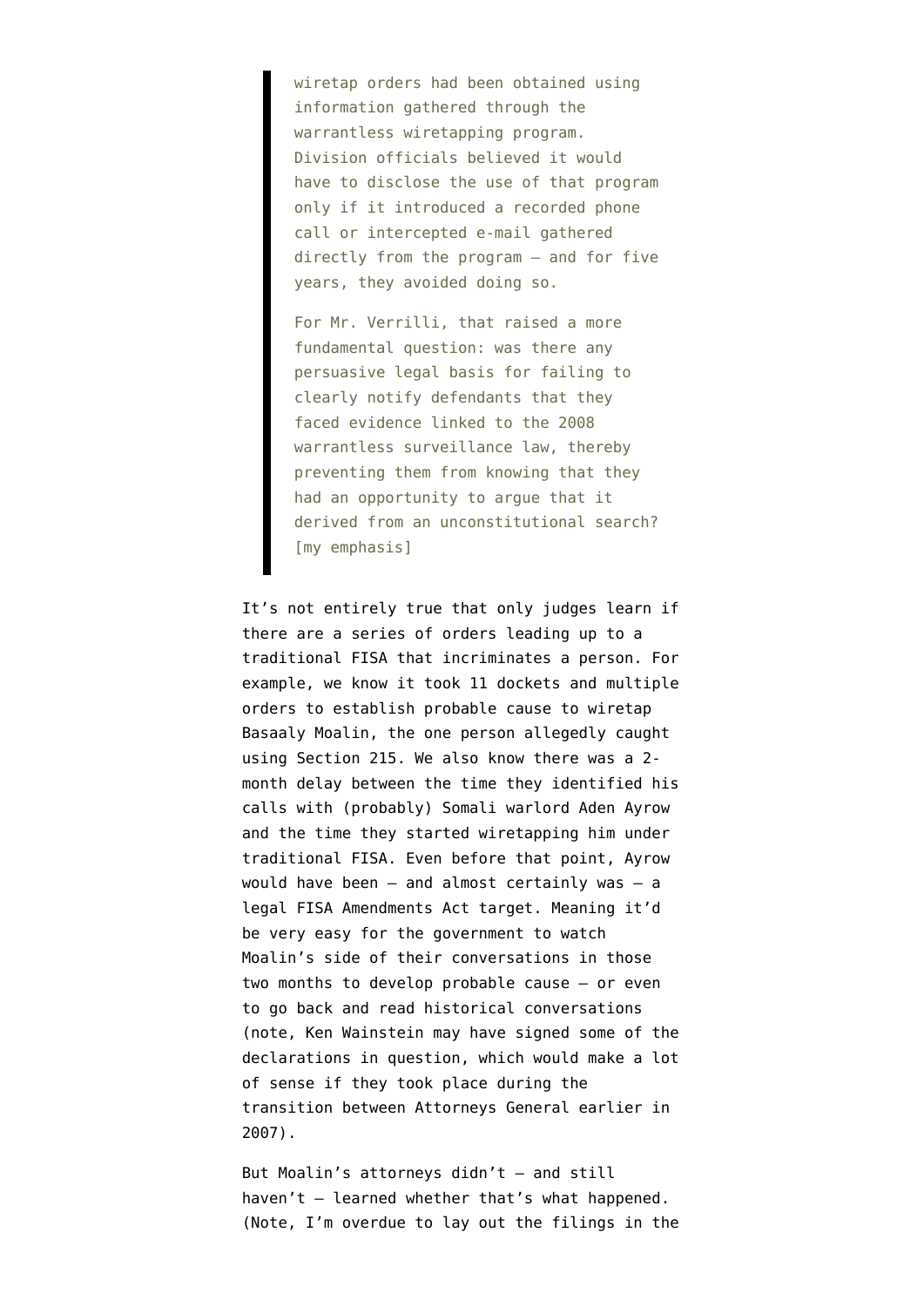case since I [last covered it](http://www.emptywheel.net/2013/08/09/nsa-speak-timely-adj-2-month-delay/); consider it pending.)

One of the most insightful comments in Savage's story came from Daniel Richman, who noted that DOJ should have had (and presumably settled) this debate in the past.

> "It's of real legal importance that components of the Justice Department disagreed about when they had a duty to tell a defendant that the surveillance program was used," said Daniel Richman, a Columbia University law professor. "It's a big deal because one view covers so many more cases than the other, and this is an issue that should have come up repeatedly over the years."

We know it did – at least in similar form.

After all, the source of leverage the FISA Court has over DOJ and NSA — one that [John Bates used](http://www.emptywheel.net/2013/08/05/us-justice-a-rotting-tree-of-poisonous-fruit/) [as recently as 2011](http://www.emptywheel.net/2013/08/05/us-justice-a-rotting-tree-of-poisonous-fruit/) — pertains to what judges will accept in submissions to the Court. It's what Royce Lamberth and Colleen Kollar-Kotelly used to put some limits on the use of the illegal wiretap collection. It was a [still](https://www.aclu.org/files/natsec/nsa/20130816/NSA%20IG%20Report.pdf) [pressing issue](https://www.aclu.org/files/natsec/nsa/20130816/NSA%20IG%20Report.pdf) when the Internet dragnet moved under FISC authorization.

> In April 2004, NSA briefed Judge Kollar-Kotelly and a law clerk because Judge Kollar-Kotelly was researching the impact of using PSP-derived information in FISA applications.

And we know a bit about [early and more recent](https://www.fas.org/irp/eprint/psp.pdf) [debates](https://www.fas.org/irp/eprint/psp.pdf) about DOJ's discovery obligations.

> The DOJ OIG reviewed DOJ's handling of PSP information with respect to its discovery obligations in international terrorism prosecutions. DOJ was aware as early as 2002 that information collected under the PSP could have implications for DOJ's litigation responsibilities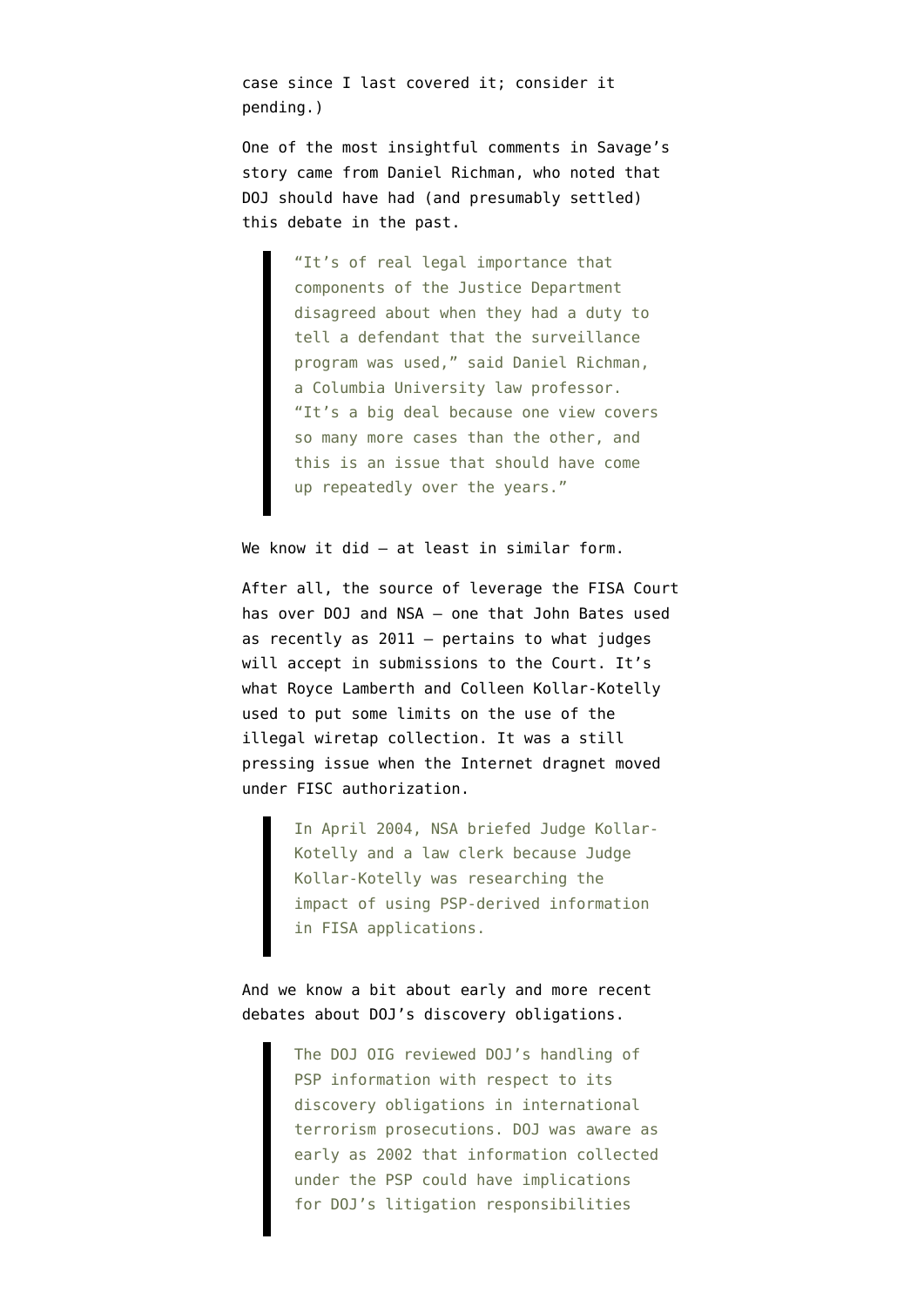under Federal Rule of Criminal Procedure Rule 16 and Brady v. Maryland, 373 U.S. 83 (1963).

Analysis of this discovery issue was first assigned to OLC Deputy Assistant Attorney General Yoo in 2003: However, no DOJ attorneys with terrorism prosecution responsibilities were read into the PSP until mid-2004, and as a result DOJ continued to lack the advice of attorneys who were best equipped to identify and examine the discovery issues in connection with the PSP.

Since then, DOJ has taken steps to address discovery issues with respect to the PSP, which is discussed in the DOJ OIG classified report. Based upon its review of DOJ's handling of these issues, the DOJ OIG recommends that DOJ assess its discovery obligations regarding PSP-derived information, if any, in international terrorism prosecutions. The DOJ OIG also recommends that DOJ carefully consider whether it must re-examine past cases to see whether potentially discoverable but undisclosed Rule 16 or Brady material was collected under the PSP, and take appropriate steps to ensure that it has complied with its discovery obligations in such cases. In addition, the DOJ OIG recommends that DOJ implement a procedure to identify PSP-derived information, if any, that may be associated with international terrorism cases currently pending or likely to be brought in the future and evaluate whether such information should be disclosed in light of the government's discovery obligations under Rule 16 and Brady. [my emphasis]

To be clear, this only pertains to PSP information, not the transitional information from 2007, and not the Protect America Act and